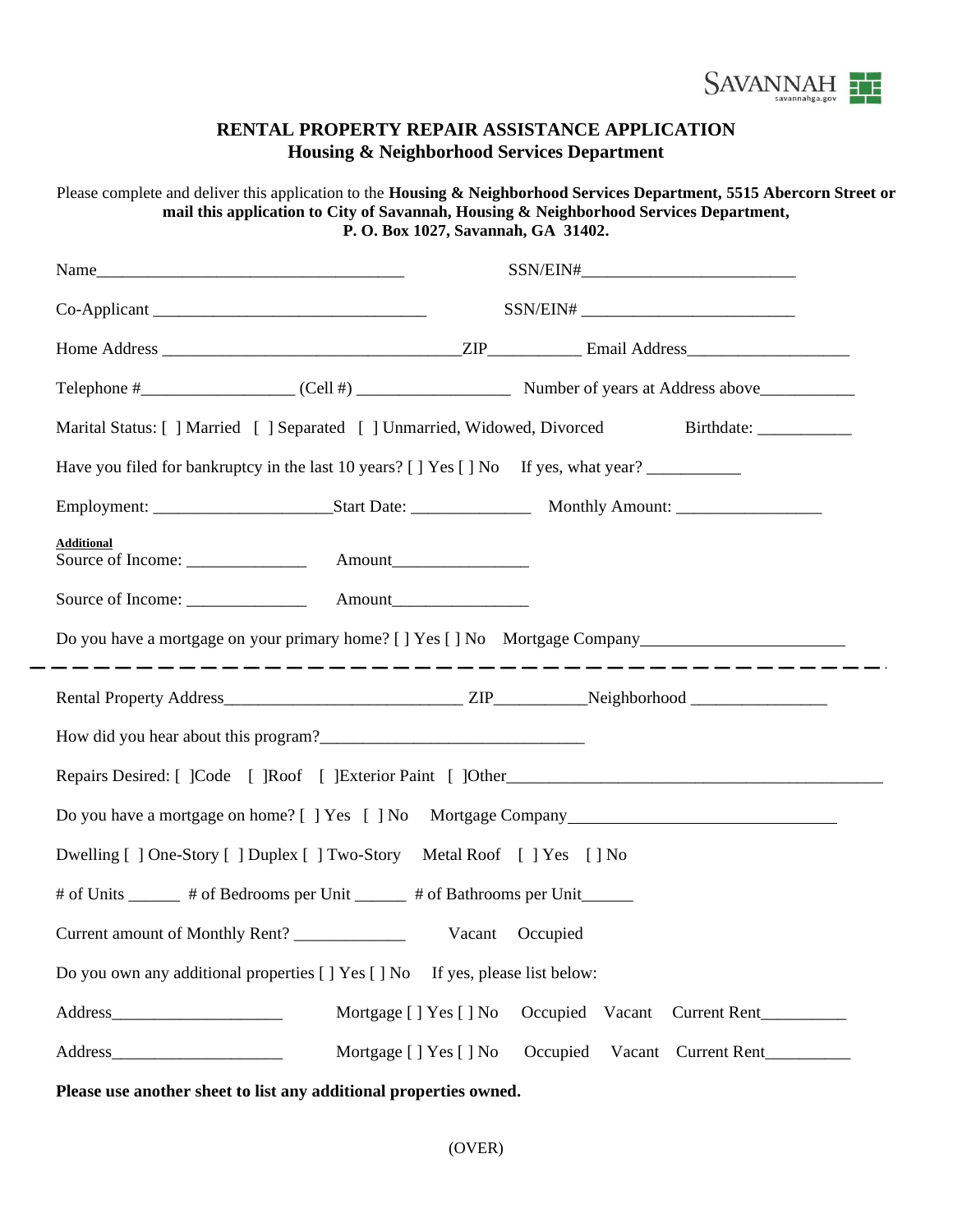I the undersigned applicant(s):

- Certify that with this application I received the pamphlet entitled **"PROTECT YOUR FAMILY FROM LEAD IN YOUR HOME"** and will provide it to my tenant.
- Certify that all information reported in and submitted with this Application is true and correct. *The undersigned applicant(s) understand that it is against the law to knowingly present false information on this application.*
- Authorize the Housing & Neighborhood Services Department of the City of Savannah to verify this information, to include but not limited to obtaining and reviewing my/our credit report(s).

| I hereby certify that I am: (YOU MUST INITIAL ONE)<br>$US$ Citizen /or/ legal alien |                                               |             |      | I hereby certify that I am: (YOU MUST INITIAL ONE)<br>$US$ Citizen /or/ legal alien |
|-------------------------------------------------------------------------------------|-----------------------------------------------|-------------|------|-------------------------------------------------------------------------------------|
| $\overline{A}$<br>P<br>P                                                            | <b>Applicants Signature</b>                   | O<br>А<br>D |      | <b>Applicants Signature</b>                                                         |
|                                                                                     | Date                                          | D           | Date |                                                                                     |
| C                                                                                   | Demographic Information Optional              |             |      | Demographic Information Optional                                                    |
| А                                                                                   | (Circle appropriate choices on each line)     | $\sqrt{ }$  |      | (Circle appropriate choices on each line)                                           |
| N<br>т                                                                              | Race: Black/White/American Indian/Asian/Other | А           |      | Race: Black/White/American Indian/Asian/Other                                       |
|                                                                                     | Sex: Male/Female                              | N           |      | Sex: Male/Female                                                                    |
|                                                                                     | Hispanic /non-Hispanic                        |             |      | Hispanic /non-Hispanic                                                              |
|                                                                                     |                                               |             |      |                                                                                     |

## **DON'T FORGET TO . . . Provide the following documentation**

- **Most Recent Year Complete Tax Returns (Business and Personal)**
- **Attach a copy of Picture Identification of applicant &/or co-applicant**
- **Copy of most recent Mortgage statement(s) for subject property**
- **Copy of Deed showing ownership**
- **Copy of most recent insurance declaration page**
- **Copy of current lease agreement(s) for subject property**
- **Financial statement (Business and Personal)**
- **YTD Profit & Loss statement (Business)**
- **Copy current year city/county tax receipts**
- **Section 8 Housing Assistance Payment letter if applicable**